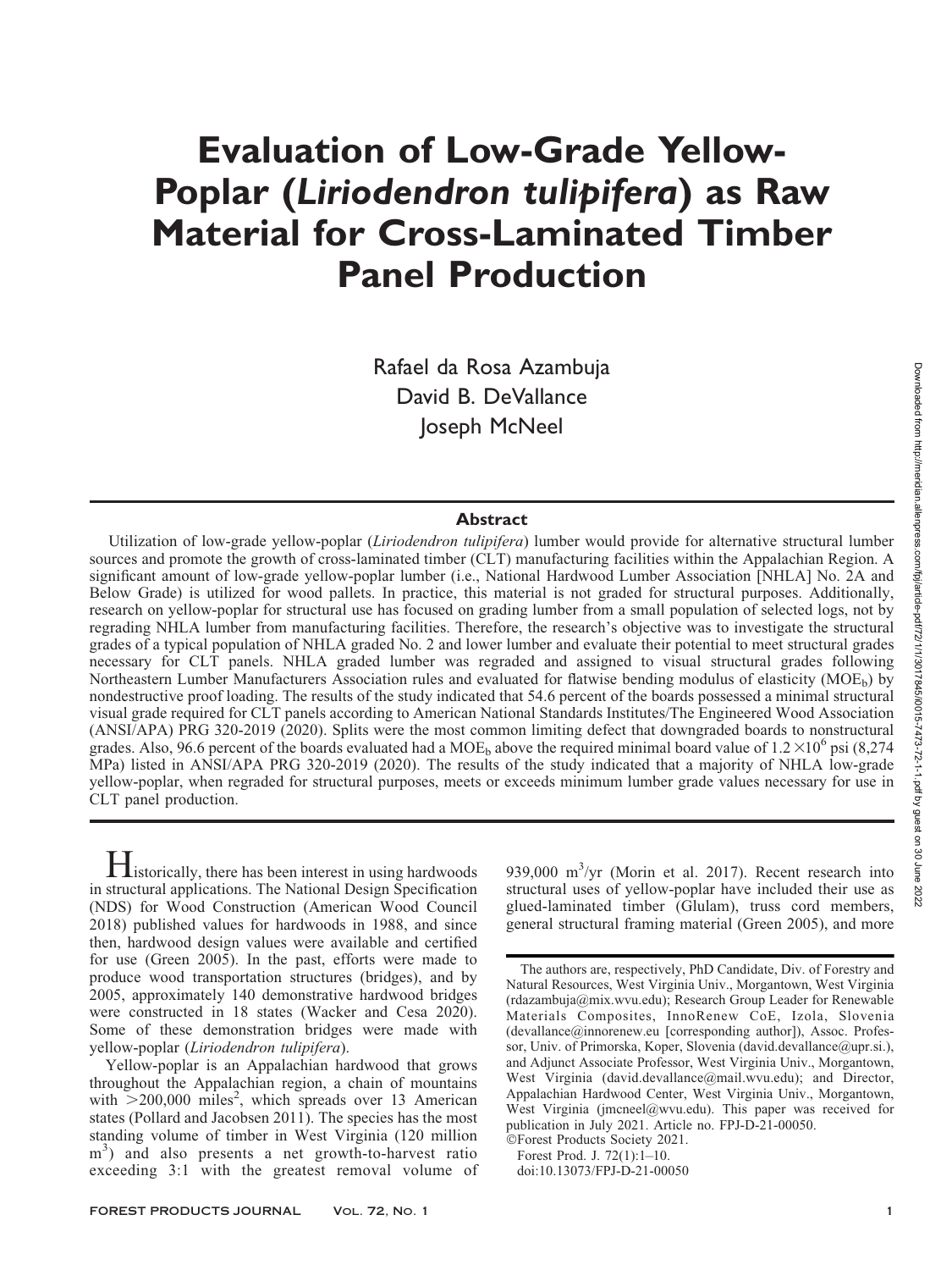recently, for cross-laminated timber (CLT) panels. For example, Hernandez et al. (1996) evaluated the use of Glulam beams in bridge systems. The authors concluded that yellow-poplar could achieve the necessary mechanical requirements for bridges, but economic considerations, specifically the cost of the raw material, would be the deciding factor for future use as structural bridge components. Further research on structural grades for yellowpoplar were conducted by Moody et al. (1993) and Faust et al. (1990), but without considering NHLA low-grade lumber. Moody et al. (1993) concluded there was viability for yellow-poplar to meet glulam structural requirements, especially in cases where the outer layers did not contain edge knots present over more than one-sixth of board surface area and modulus of elasticity (MOE) was above 2.0  $\times$  10<sup>6</sup> psi (13,790 MPa). Pahl et al. (1992) conducted a study on NHLA low-grade lumber but did not consider the processing needed in CLT production. In all three studies, the authors found considerable numbers of boards meeting structural grades. Even with these studies, it has proven challenging for the hardwood industry to change grading methods without market incentives and/or guarantees.

Mechanical properties of yellow-poplar are published in the National Design Specifications (NDS; American Wood Council 2018). Using these values, Beagley et al. (2014) calculated that a CLT panel made from yellow-poplar grade No. 3 (Northeastern Lumber Manufacturers Association [NELMA]) would exceed ANSI/APA PRG 320-2019 (ANSI/APA 2020) requirements for strength and stiffness. Early research on using yellow-poplar for CLTs investigated NHLA graded lumber, rather than structural grades. Mohamadzadeh and Hindman (2015) produced and tested CLT panels using NHLA graded No. 2 common (a mix of 2A and 2B) yellow-poplar. The results of their research concluded that bending stiffness and strength surpassed the design values for CLT made from softwoods, specifically the two strongest grades where the layout is based solely in visual grade and species—ANSI/APA PRG 320-2019 grades V1 and V2. Although their results were promising, they did not analyze structurally graded lumber. Visual appearance grade lumber was used, so the CLT panels could have had higher grades of structural lumber present and there was no way to know or replicate these panels from a structural standpoint. As such, to consider using low-grade NHLA graded hardwoods in CLT panel manufacturing, research is needed to evaluate the amount and types of structural-grade lumber present in traditionally graded hardwood lumber available in the market—specifically, the amount of NELMA No. 3 and above present in NHLA No. 2 and below—and further, by nondestructive evaluation, to measure and assess their mechanical properties (modulus of elasticity or  $MOE<sub>b</sub>$ ).

Commonly, yellow-poplar lumber is marketed according to National Hardwood Lumber Association (NHLA) grading rules (NHLA 2014) and sold as commodity lumber with varying prices by grade. For example, the Hardwood Market Report from March 2021 (American Hardwood Export Council 2020) lists the higher grades—FAS and No. 1 Common—at around 95 percent and 25 percent higher than the price of No. 2A Common, respectively, for dried 4/ 4 thickness yellow-poplar lumber. NHLA grades 2B, 3A, and 3B do not generally have published values in this report for dried lumber because they have less market interest. However, these low-grade materials will most likely have lower prices than grade 2A. These NHLA grades—2A Common, 2B Common, 3A Common, and 3B Common are generally termed ''low-grade'' because they represent the lower end of the grading rules and are mostly used by the wooden pallet and container industry. Therefore, lowgrade yellow-poplar lumber is commercially available and has a relatively low cost, making this species a good candidate to be used as raw material in CLT (crosslaminated timber) panels or other engineered structural products. To be used in CLT panels, however, structural lumber must be assigned a structural visual grade of at least No. 3. A well-known structural visual grading agency for yellow-poplar, as per the American Wood Council, National Design Specification (2018), is the Northeastern Lumber Manufacturers Association (NELMA 2013). Visual grading classifies boards into grades according to defect position and board size based on strength-limiting defects.

Low-quality hardwoods, based on appearance grade, are intended for nonstructural markets; so issues with using yellow-poplar lumber for CLT panels are directly related to the markets being served and the associated grading requirements, which do not reflect mechanical properties of the boards. Appearance-grade hardwood lumber is typically produced in random widths and random lengths, with a target thickness that is oversized to account for shrinkage during drying. Hardwood lumber is produced in various rough thicknesses (e.g., 8/4, 6/4, 5/4, 4/4, etc.), but a majority of produced hardwood lumber is processed for use as pallet stock, especially when looking at grades No. 2A/ 2B and below. A majority of CLT panel manufacturers in North America are using nominal 2-in-thick (5.1-cm) softwood lumber, but using thinner laminates is not uncommon. However, for hardwood CLT markets to emerge using the current manufacturing and grading practices, there is a need to evaluate how the current hardwood grading system is related to structural grading systems, and how to homogenize the raw material dimensions to be used as structural elements.

This study was designed to categorize kiln-dried, 4/4 thick (2.54-cm), NHLA No. 2A, 2B, 3A, and 3B yellowpoplar lumber into appropriate structural grades in both original unsurfaced form and after processing to a standard size suitable for use in CLT panels. Analyses included detailing the structurally graded lumber by NHLA grade, investigating the effects of processing into standard widths and thicknesses on the final grade, evaluating the use of proof loading as an alternative to visual grading, and calculating a relative economic value for each NHLA grade according to their structural properties.

# Material and Methods

The focus population was low-grade yellow-poplar lumber typically used in industrial applications such as wooden pallets and graded by NHLA rules. Initially, 8,000 board-feet (18.9 m<sup>3</sup>) of kiln-dried, rough-cut yellow-poplar classified as NHLA 2A and below were obtained from a mill in northern West Virginia. The boards were kiln-dried to a target moisture content that ranged between 6 percent and 8 percent. Although hardwood lumber is usually sold in random widths and multiple fixed lengths, a specific board dimension was available through a local sawmill, with the average dimensions of 6.88 inches wide  $\times$  1.06 inches thick  $\times$  121.2 inches long (17.47  $\times$  2.69  $\times$  308 cm). Initially the boards were numbered, measured, and graded to NHLA and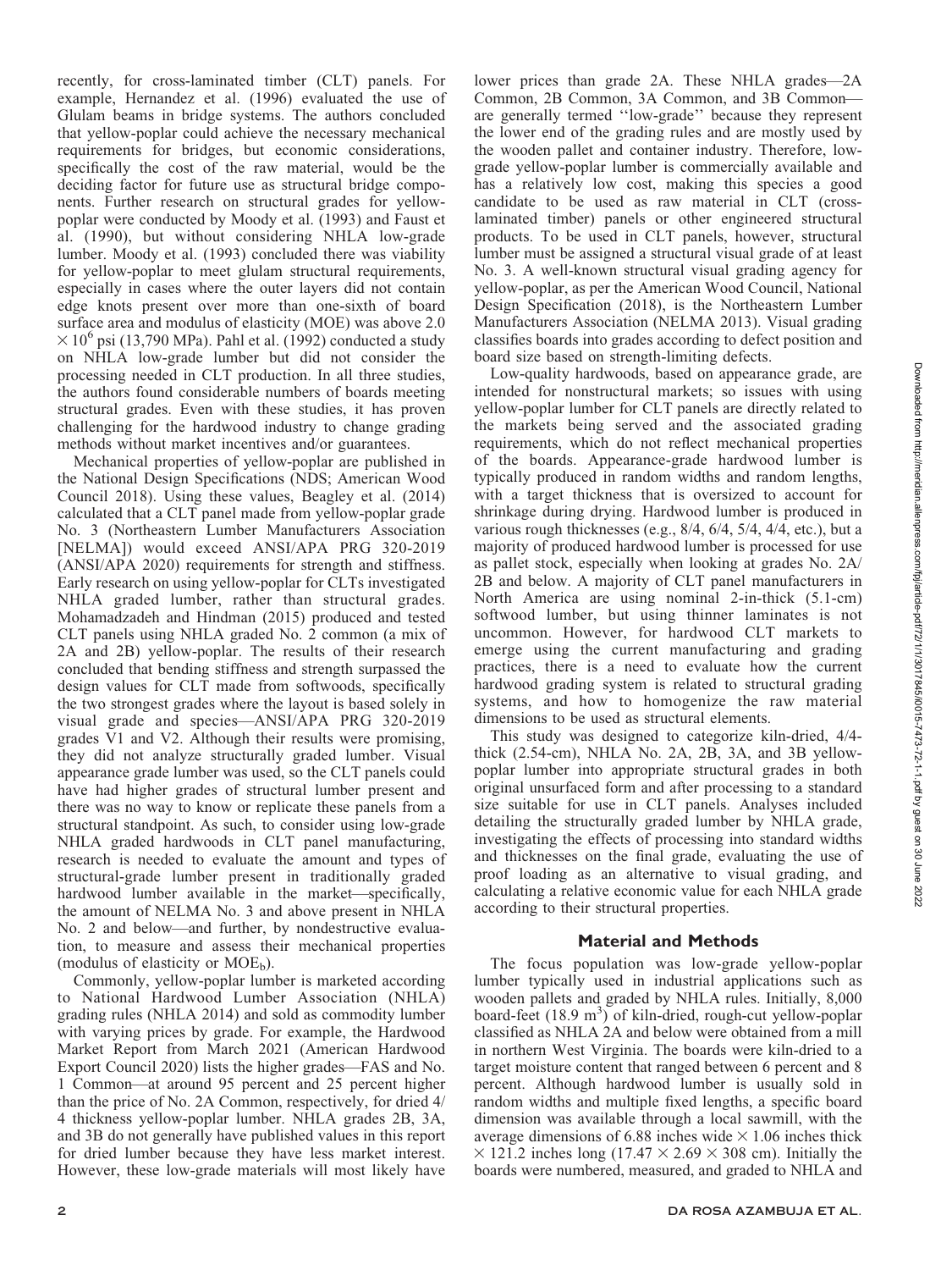NELMA visual grades. Regarding NELMA grading, the material was 1 inch (2.54 cm) in thickness, so they were categorized as Stress Rated Boards. As such, the NELMA grading was performed following rules within the Structural Light Framing/Structural Joists and Planks classification as per NELMA requirements. The grades were assigned by professional graders, with certification from their respective Associations.

The boards were then surfaced on both sides and sent through a gang rip saw to achieve the final dimension of 6 inches wide  $\times$  7/8 inch thick  $\times$  121 inches long (15.24 cm  $\times$ 2.23 cm  $\times$  307 cm). After this dimensioning of the boards, the same professional graders regraded the boards. During this second grading, the determinant defect that limited the board from achieving a higher NELMA grade was recorded.

The boards were then taken to the West Virginia University research laboratories where they were tested nondestructively to determine the flatwise bending modulus of elasticity  $(MOE<sub>b</sub>)$  using a center-point loading configuration over a span of 88 inches (221 cm). The span selected was 100 times the average board thickness, span-to-depth in accordance to ASTM D3737 (2012). The boards were evaluated flatwise to better simulate the stresses of a board in a CLT panel used as a floor or roof type panel, where bending properties are more relevant.

Each board was deflected at the center for 3 inches (7.62 cm), and through this loading, the applied force and deflection were measured and recorded.  $MOE<sub>b</sub>$  was calculated in accordance with Equation 1. A summary of the methods is presented in Figure 1 and the grade requirements are provided in Table 1a and b.

$$
MOE_b = \frac{M \times L^3}{48I} \tag{1}
$$

where  $MOE_b$  is modulus of elastic in bending flatwise in pounds/square inch (psi),  $M$  is the slope of the load deflection curve (lbs/in),  $L$  is the test span in inches, and  $I$ is the moment of inertia (inches).

Generally, commodity prices for yellow-poplar structural grades are not available. Therefore, to provide an estimate value, in terms of structural grades, to each of the low NHLA grades used in this research, a Total Relative Worth (TRW) was calculated. The TRW was calculated using the ratio between cell frequency and row frequency, and the ratio of the relative strength and relative price, as presented in equation 2, used by Pahl et al. (1992).

$$
TRW = \sum_{SS}^{BG} \frac{Cell frequency}{Row frequency} \times \frac{Relative strength}{Relative price} \times 1,000
$$
\n(2)

where *BG* is Below Grade and *SS* is Select Structural.

The relative strength (SR) of the NELMA grades was calculated based on values provided by ASTM D245-06 (2019) that provide values for strength-reducing factors for defect-free, straight-grain material when developing various grades of visually graded structural lumber. There are no SRs available for the proof-loading scenario, so SRs used in the  $MOE<sub>b</sub>$  grading scenario were chosen based on the range of elasticity found in the boards. The current available price of the NHLA grade according to Hardwood Market Report of March 2021 was used to define Relative Price.

FOREST PRODUCTS JOURNAL Vol. 72, No. 1 3

Some of the boards could not be measured through nondestructive evaluation because of uneven shape caused by defect (wane, split and/or holes), so that 55 boards were excluded from the proof loading. Also, boards with an NHLA grade above 2A (FAS, 1F, and 1C) were excluded from the research because they were out of the study scope. As a result, 1,192 boards were evaluated in nondestructive tests. The distribution of NHLA and NELMA grades before and after processing were tested using a paired chi-square test. The  $MOE_b$  data were analyzed using an analysis of variance (ANOVA) test and the averages were differentiated using a Tukey honestly significant difference (HSD) test. These statistical tests were conducted with a confidence level of 5 percent ( $\alpha = 0.05$ ).

#### **Results**

The study was divided into four separate sections that address different aspects related to regrading and classifying NHLA lumber for structural grades. The first section details changes in grade resulting from processing of kiln-dried, 4/4 (2.54-cm), yellow-poplar lumber into uniform dimensions for structural purposes. The second section details the NELMA grades (visual structural grades) for the low-grade lumber processed into uniform dimensions of 6 inches wide by 7/8 inch thick by 121 inches long (15.24 cm  $\times$  1.905 cm  $\times$  307 cm) and used to produce CLT panels. The third section examines the mechanical properties of processed NHLA low-grade lumber according to their visual grades in the context of required values needed for producing CLT panels. Finally, the fourth section presents the relative worth of each NHLA grade according to their structural capabilities, in NELMA grades and  $MOE_b$  values.

# Effects of processing low-grade yellow-poplar for structural purposes

The number of boards assigned to each grade in both systems before and after processing is presented in Figure 2. As shown in Figure 2, no data were collected for No. 3 NELMA graded boards before processing. During this part of the analysis, there was miscommunication regarding the grades that needed to be evaluated; therefore, boards that were found to be visually graded below a No. 2 grade were grouped into the Below Grade (BG) category. However, when the lumber was graded after processing, the No. 3 NELMA grade was also determined so that final grade limiting defects could be determined for every possible grade. As a result, a direct comparison between NELMA grades before and after processing could not be determined. Processing produced an average 12.7 percent reduction in width and a 5.8 percent reduction in depth, leading to a significant change in grade based on chi-square test results. After processing, the No. 3 and the Below-Grade boards were grouped to allow a more direct comparison, and even then, the test showed a statistical difference ( $\chi^2 = 116.409$ , *P* value  $< 0.0001$ ).

Table 2 details the percentage change in NELMA grade from each of the starting grades the boards were assigned, presumably resulting from surfacing. When comparing the NELMA grade of a board before and after processing, the result could be divided into two categories: boards graded Select Structural and Below Grade before processing were more likely to remain in the same grade afterward; boards graded No. 1 and No. 2 changed grade more randomly, with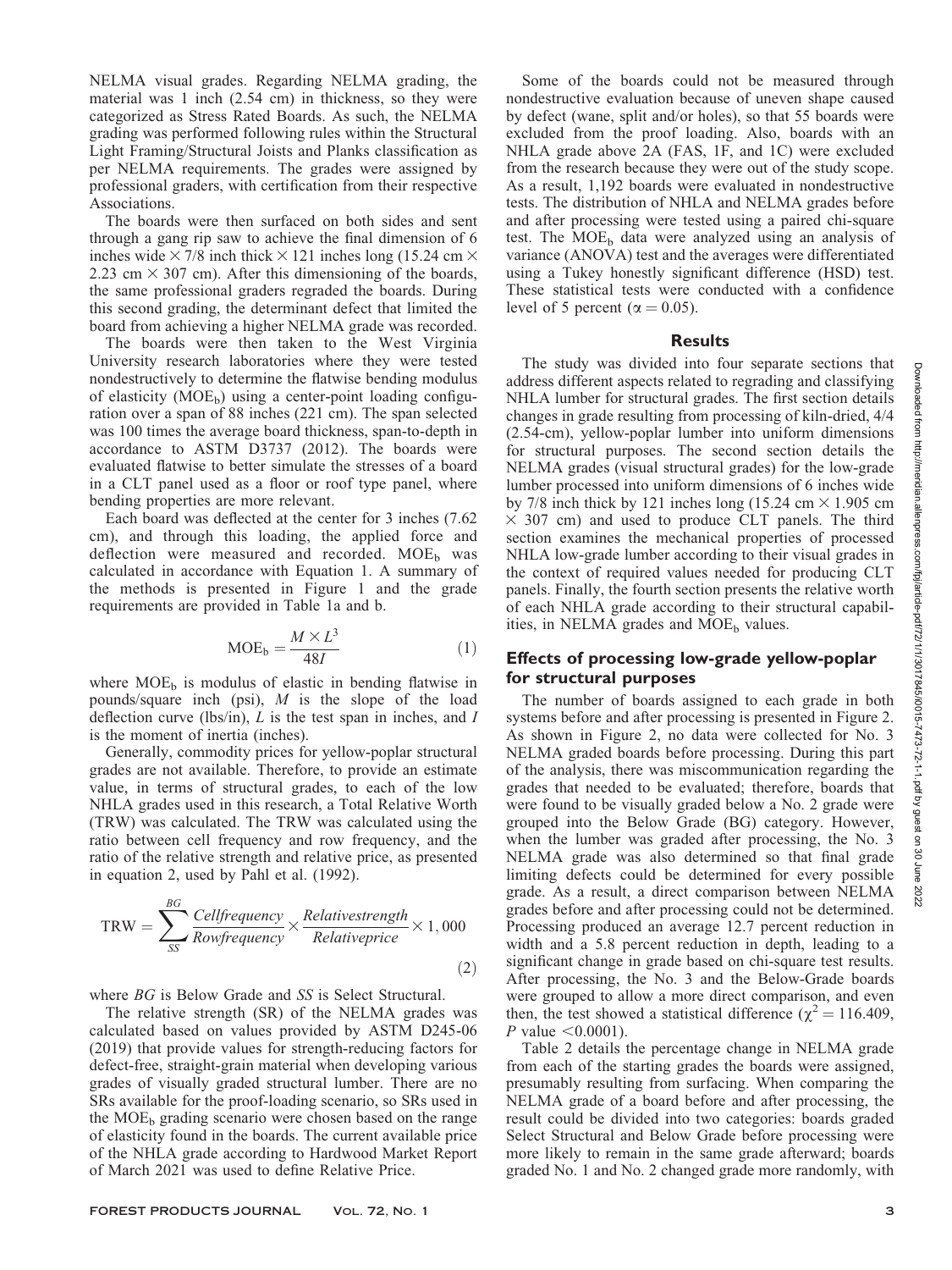

Figure 1.—Illustration of the board classification methods performed in this research where (a) National Hardwood Lumber Association (NHLA) visual grade; (b) Northeastern Lumber Manufacturers Association (NELMA) visual grade; (c) nondestructive test.

no discernable pattern of grade change. Grade changes in grades No. 1 and No. 2 after surfacing on all four sides (S4S) were hypothetically influenced by the presence of defects in the smaller boards. For example, an edge defect removed through processing can improve the grade; or a defect that remains after processing (S4S) becomes more significant in these smaller boards, potentially leading to lower assigned grades. On the other hand, boards that were initially graded as Selected Structural most likely do not

Table 1a.—Visual grading rule requirements: Minimum yield have any significant defects; therefore, the processing requirements of National Hardwood Lumber Association (NHLA) grade.

| Grade          | Yield $(\%)^a$ |
|----------------|----------------|
| FAS            | 83.3           |
| 1F             | 83.3           |
| 1 <sup>C</sup> | 66.6           |
| 2A             | 50.0           |
| 2B             | $50.0^{2}$     |
| 3A             | 33.3           |
| 3B             | 25.0           |

<sup>a</sup> Yield is the amount of clear face cuttings that can be obtained from a board where 1F presents a better wide face that meets FAS requirements and opposite face at least meets 1C requirements, Grade 2A requires clear cuttings, and Grade 2B accepts sound cuttings.

Table 1b.—Visual grading rule requirements: Northeastern Lumber Manufacturers Association requirements for knots and splits for 6-inch-wide (15.24-cm) boards.

|           |         | Knots in wide face <sup>a</sup> |         |                     |
|-----------|---------|---------------------------------|---------|---------------------|
| Grade     | At edge | Centerline                      | Unsound | Splits <sup>a</sup> |
| <b>SS</b> | 1.125"  | 1.875"                          | 1"      | 6"                  |
| No.1      | 1.5"    | 2.25"                           | 1.25    | 6"                  |
| No. 2     | 1.875"  | 2.875"                          | 1.5"    | $Q$ <sup>2</sup>    |
| No. 3     | 2.75"   | 3.75"                           | 2       | 20                  |

<sup>a</sup> Maximum defect size accepted in each respective grade in inches. More information about the grading methods can be found in the respective rule books.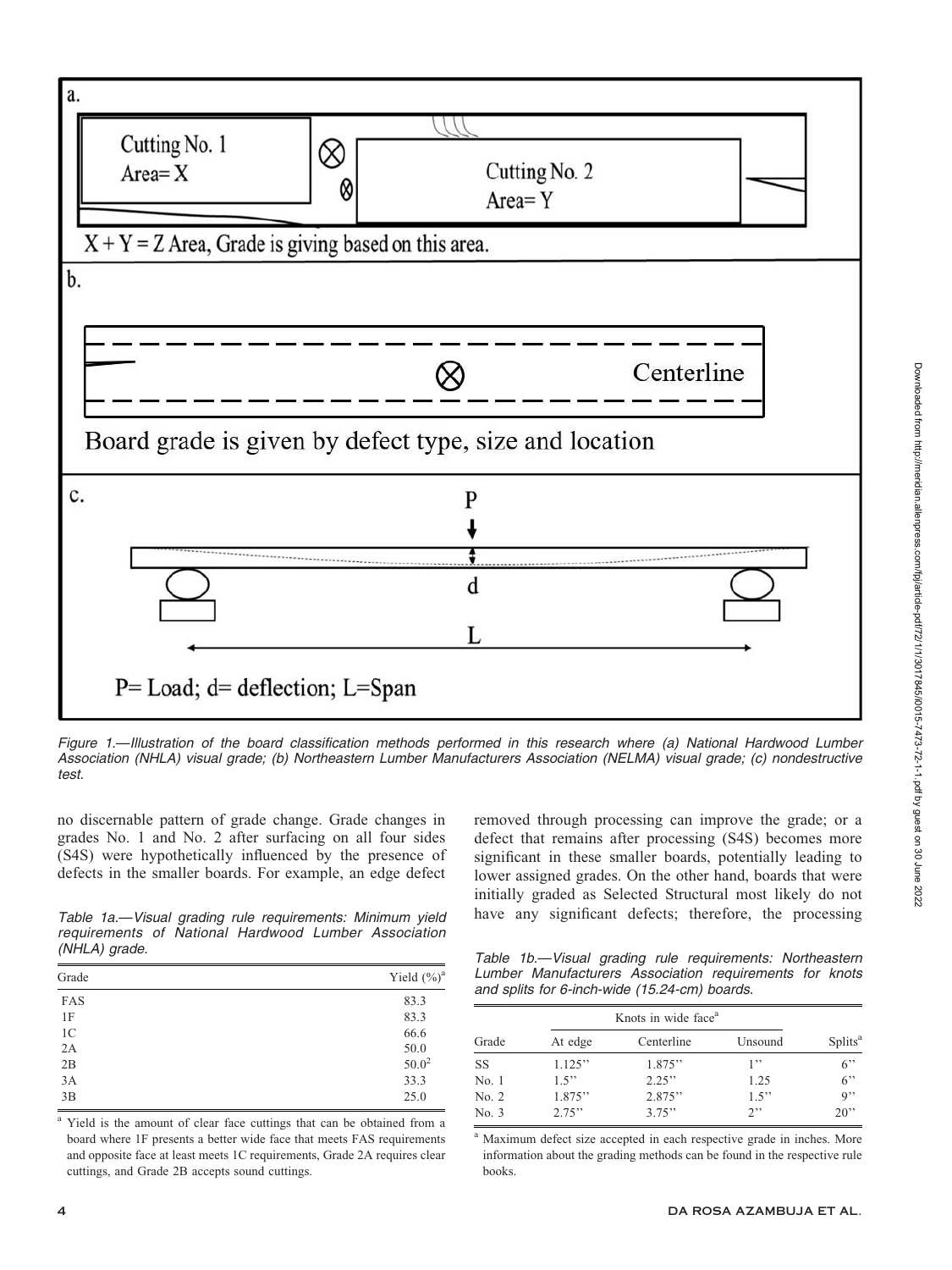

Figure 2. —Number of boards before and after processing.\* Where Northeastern Lumber Manufacturers Association (NELMA) grade No. 3 was not assigned to boards before processing.

should theoretically not affect the initially assigned grade. Similarly, boards initially classified as Below Grade most likely had several or large defects that were unaffected by processing (S4S) and maintained their initially assigned grades.

Table 3 summarizes the major defect that resulted in board downgrading in accordance with NELMA rules. The most common defects in grades No.1, No.2, and No.3 were knots, while in Below Grade the most common defect was splits. A board when used in a CLT panel will mostly be used flatwise and is expected to be glued to an adjacent layer, minimizing the effects of a split. Given this layup pattern, larger splits, which were responsible for placing a board into a nonstructural grade by NELMA rules, may not play as much of a significant role when placed into a CLT panel. More research, however, is needed to evaluate the use of Below-Grade lumber with splits as the limiting defect in CLT panels.

Most of the observed defects, such as knots, shake, wane, and slope of grain, are inherent in boards following manufacture at the sawmill, while splits and cracks are

Table 2.—Distribution in percentages of each of the original Northeastern Lumber Manufacturers Association (NELMA) grades after processing.

|                      | Percent per NELMA grade after processing |       |       |       |           |  |  |
|----------------------|------------------------------------------|-------|-------|-------|-----------|--|--|
| Starting NELMA grade | SS                                       | No. 1 | No. 2 | No. 3 | <b>BG</b> |  |  |
| $SS N = 88$          | 61.4                                     | 8.0   | 14.8  | 44    | 114       |  |  |
| No. $1 N = 141$      | 29.1                                     | 213   | 27.0  | 12.1  | 10.5      |  |  |
| No. 2 $N = 334$      | 8.4                                      | 11 1  | 35.2  | 21.0  | 24.3      |  |  |
| No. 3 & BG N = $629$ | 2.4                                      | 10    | 83    | 191   | 69.2      |  |  |

more commonly associated with handling and processing of the boards. In fact, Lamb (1992) indicates that splits and cracks are associated with four factors: wood characteristics, processing, drying, and handling.

There was no conclusive way to fully understand changes caused by handling and processing the boards during the research without tracking every single board and what evolved from processing (S4S) the board. In this study, the primary objective was to estimate a final NELMA grade after processing (S4S) NHLA low-grade lumber. However, to fully evaluate changes that occurred during processing and handling, future research should focus on analysis through imaging the boards before and after handling and processing.

Table 3.—Percentages of limiting defects keeping boards from achieving a higher grade.

|                |       | Percent defects per Northeastern<br>Lumber Manufacturers Association<br>(NELMA) GRADE (%)      |    |    |    |  |  |  |  |  |
|----------------|-------|------------------------------------------------------------------------------------------------|----|----|----|--|--|--|--|--|
| Defect type    | No. 1 | No. 2<br>No. 3<br>ВG<br>Total<br>$(1.054^a)$<br>$(n = 80)$ $(n = 222)$ $(n = 211)$ $(n = 541)$ |    |    |    |  |  |  |  |  |
| Knot           | 84    | 76                                                                                             | 62 | 24 | 47 |  |  |  |  |  |
| <b>Splits</b>  | 4     | 14                                                                                             | 21 | 43 | 29 |  |  |  |  |  |
| Slope of grain |       | 2                                                                                              | 5  |    |    |  |  |  |  |  |
| Decay          | 3     | 0                                                                                              |    | 5  | 3  |  |  |  |  |  |
| Shake          | 3     | 3                                                                                              |    | 11 |    |  |  |  |  |  |
| Wane           | 3     | 2                                                                                              | 6  | 10 |    |  |  |  |  |  |
| Bow            |       | $\mathbf{0}$                                                                                   |    |    |    |  |  |  |  |  |
| Other defects  |       | 3                                                                                              |    | 3  |    |  |  |  |  |  |

<sup>a</sup> This total number of boards did not include 138 boards that were graded Select Structural and did not have a limiting factor.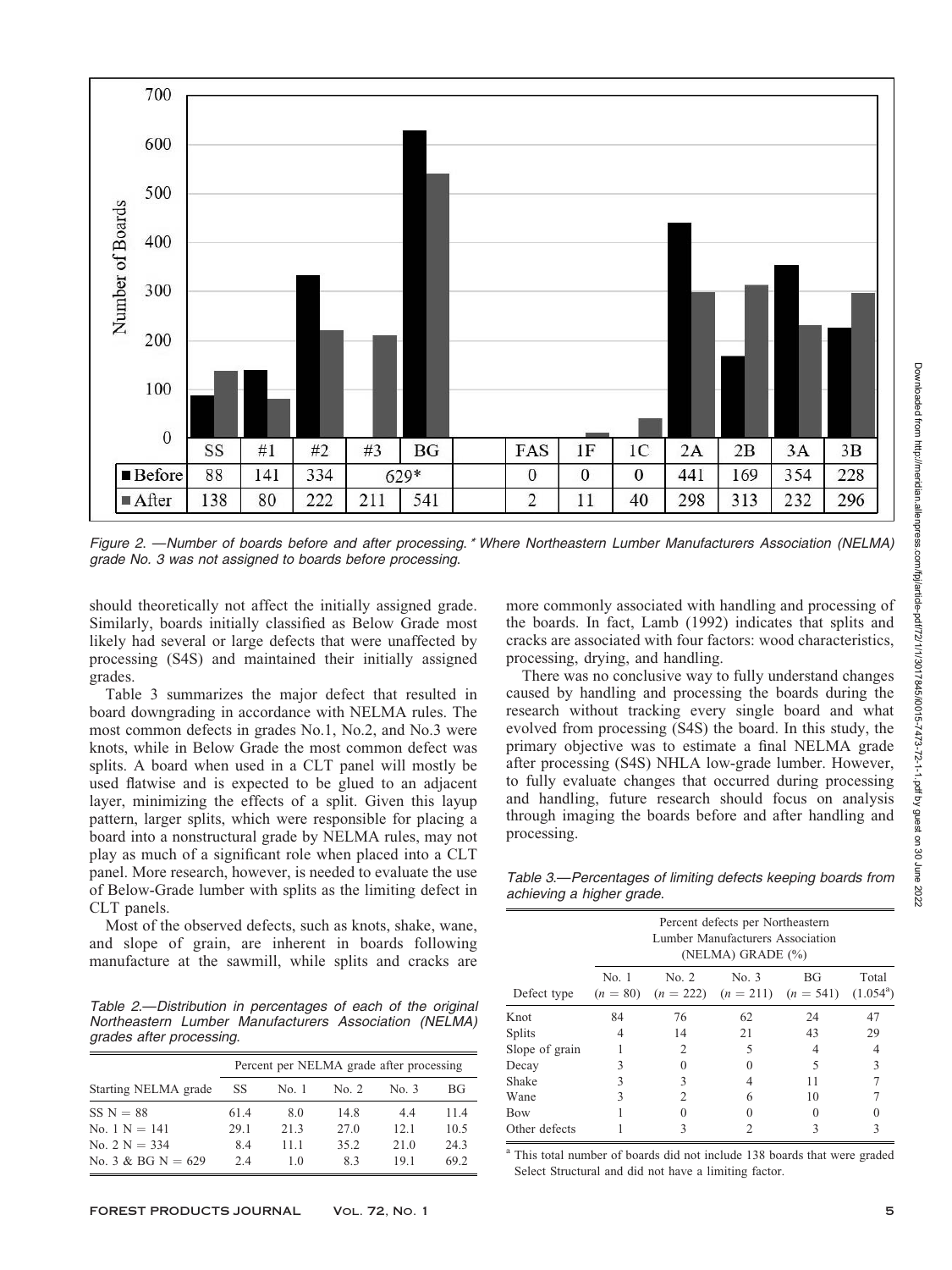# NELMA distribution of low-grade yellow-poplar

To determine the potential use of low-grade yellowpoplar appearance lumber in structural applications (e.g., CLT), the NHLA grade of the kiln-dried, 4/4 (2.54-cm), unsurfaced lumber (before processing) was compared with the final NELMA grade after S4S processing for standard thickness and width, which is necessary for CLT production. The results of this analysis are presented in Table 4.

Based on ANSI/APA PRG 320-2019 (2020), a softwood board should achieve at least a structural visual grade No. 3 grade to be used in the production of CLT panels. From the researched population of NHLA low-grade yellow-poplar, 54.6 percent were graded above the standard requirements for CLT manufacturing specifications. The percentages of boards that achieve structural grade (at least No. 3) within their NHLA grades were 2A (64.4%), 2B (66.3%), 3A (52.3%), and 3B (30.7%). The grade 3B, with 69 percent of boards grading out as Below Grade, presented the least amount of yield when used as structural material, based on NELMA rules; therefore, lumber within this grade is least likely to result in a significant amount usable structural lumber based on NELMA criteria.

Table 5 compares the current results with those by Pahl et al. (1992) and Faust (1990) for NHLA 2A and below lumber. The authors evaluated the NELMA grade of boards from different sources of yellow-poplar. Comparison with

Table 4.—Final Northeastern Lumber Manufacturers Association (NELMA) grade distribution based on preprocessing (rough lumber) National Hardwood Lumber Association (NHLA) grade.

|                              |      | <b>NELMA</b> Grade | Total freq. <sup>a</sup> |                |           |                              |
|------------------------------|------|--------------------|--------------------------|----------------|-----------|------------------------------|
| NHLA Grade                   | SS   | No.1               | No. 2                    | No. 3          | <b>BG</b> | $(\%$ of total) <sup>b</sup> |
| 2A                           |      |                    |                          |                |           |                              |
| Freq. <sup>a</sup>           | 75   | 31                 | 88                       | 90             | 157       | 441                          |
| $%$ of total <sup>b</sup>    | 6    | 3                  | $\tau$                   | 8              | 13        | (37)                         |
| % of NELMA <sup>c</sup>      | 54   | 39                 | 40                       | 43             | 29        |                              |
| $%$ of NHLA <sup>d</sup>     | 17   | 7                  | 20                       | 20             | 36        |                              |
| 2B                           |      |                    |                          |                |           |                              |
| Freq. <sup>a</sup>           | 15   | 18                 | 44                       | 35             | 57        | 169                          |
| $%$ of total <sup>b</sup>    | 1    | $\overline{2}$     | $\overline{4}$           | 3              | 5         | (14)                         |
| % of NELMA <sup>c</sup>      | 11   | 23                 | 20                       | 17             | 11        |                              |
| $%$ of NHLA <sup>d</sup>     | 9    | 11                 | 26                       | 21             | 34        |                              |
| 3A                           |      |                    |                          |                |           |                              |
| Freq. <sup>a</sup>           | 41   | 24                 | 62                       | 58             | 169       | 354                          |
| $%$ of total <sup>b</sup>    | 3    | $\overline{2}$     | 5                        | 5              | 14        | (30)                         |
| % of NELMA <sup>c</sup>      | 30   | 30                 | 28                       | 27             | 31        |                              |
| $%$ of NHLA <sup>d</sup>     | 12   | 7                  | 18                       | 16             | 48        |                              |
| 3B                           |      |                    |                          |                |           |                              |
| Freq. <sup>a</sup>           | 7    | 7                  | 28                       | 28             | 158       | 228                          |
| $%$ of total <sup>b</sup>    | 1    | 1                  | $\overline{2}$           | $\overline{2}$ | 13        | (19)                         |
| % of NELMA <sup>c</sup>      | 5    | 9                  | 13                       | 13             | 29        |                              |
| $%$ of NHLA <sup>d</sup>     | 3    | 3                  | 12                       | 12             | 69        |                              |
| Total                        |      |                    |                          |                |           |                              |
| Freq. <sup>a</sup>           | 138  | 80                 | 222                      | 211            | 541       | 1,192                        |
| $(\%$ of total) <sup>b</sup> | (12) | (7)                | (19)                     | (18)           | (45)      | (100)                        |

Frequency is the number of boards present in each row and column

combination.<br>The total percentage was calculated by dividing the row and column combination by the total number of boards (1,192).

<sup>c</sup> The percentage of NELMA grades was calculated by dividing the row and column combination frequency by the total number of boards in the respective NELMA grade.

<sup>d</sup> The percentage of NHLA grades was calculated by dividing the row and column combination frequency by the total number of boards in the respective NHLA grade.

data provided by Pahl et al. (1992) and Faust (1990) suggest that the distinct grades results can be justified by the difference in material and methods.

Pahl et al. (1992) used similar methods of grading, and NELMA rules for structural joist and planks, whereas Faust (1990) used grading rules from the Southern Pine Inspection Bureau. In both studies, even with different visual grading methods, the majority of NHLA No. 2 and No. 3 common yellow-poplar met the minimum requirements for structural purposes. Pahl et al. (1992), which had the lowest percentage of Below Grade dried material between studies, air-dried material under roof over 12.5 months to a moisture content (MC) under 19 percent; while Faust (1990) and current research used a dry kiln to achieve 6–8 percent MC. The board MC in the current research was between 6 and 8 percent to match industry standards from the lumber provider. Differences in the drying methods could potentially affect defect development between all these studies; however, these grade differences could also result from sourcing and processing of the raw material.

Pahl et al. (1992) evaluated lumber from graded switch ties, which was procured and processed into 2-inch-thick by 7-inch-wide boards. In contrast, the current research used boards taken from the mill production line, with a target thickness of 1 inch (2.54 cm) commonly manufactured by the industry, a target length of 120 inches (305 cm), and a range of widths (averaging around 7.25 in [18.42 cm]). These dimensions were common to the mill manufacturing process at the mill that donated this lumber for the research.

# Elasticity distribution of low-grade yellowpoplar

Although NELMA visual grading indicated that a large proportion of NHLA low-grade lumber met structural grades requirement, a large percentage of the lumber graded visually was Below Grade (45.4%). To verify whether Below Grade lumber was truly unsuited for CLT manufacturing, nondestructive proof loading was used in the study as an alternative grading approach. Figure 3 shows the distribution in modulus of elasticity  $(MOE<sub>b</sub>)$  found for the NHLA low-grade lumber as determined by nondestructive evaluation.

Figure 3 shows the normal distribution of the population of low-grade yellow-poplar lumber tested using nondestructive proof loading. Normality was confirmed by the Skewness and Kurtosis results. The  $MOE<sub>b</sub>$  design values of a population are usually calculated from their mean, which, for this distribution, was  $1.66 \times 10^6$  psi (11,445) MPa). The minimal MOE<sub>b</sub> value was  $0.77 \times 10^6$  psi (5,308) MPa) and the fifth percentile was  $1.25 \times 10^6$  psi (8,618) MPa) showing that a majority of boards (96.6%) presented an acceptable  $MOE<sub>b</sub>$  relative to the minimal requirement for CLT panels as outlined in ANSI/APA PRG 320-2019 (2020) of  $1.20 \times 10^6$  psi (8,273 MPa). Only 39 boards (3.4 percent) did not meet the minimum  $MOE_b$  requirement specified in ANSI/APA PRG 320-2019 (2020).

In the literature, modulus of elasticity in bending for yellow-poplar has been reported above  $1.20 \times 10^6$  psi (8,273) MPa) by several studies (Green and Evans 1987, Faust et al. 1990, Lim et al. 2010, Ross 2010, American Wood Council 2018). These results were calculated by performing the test edgewise, but flatwise results were chosen in the present research to simulate board stresses in a CLT panel. Attempts to produce complementary edgewise data were impractical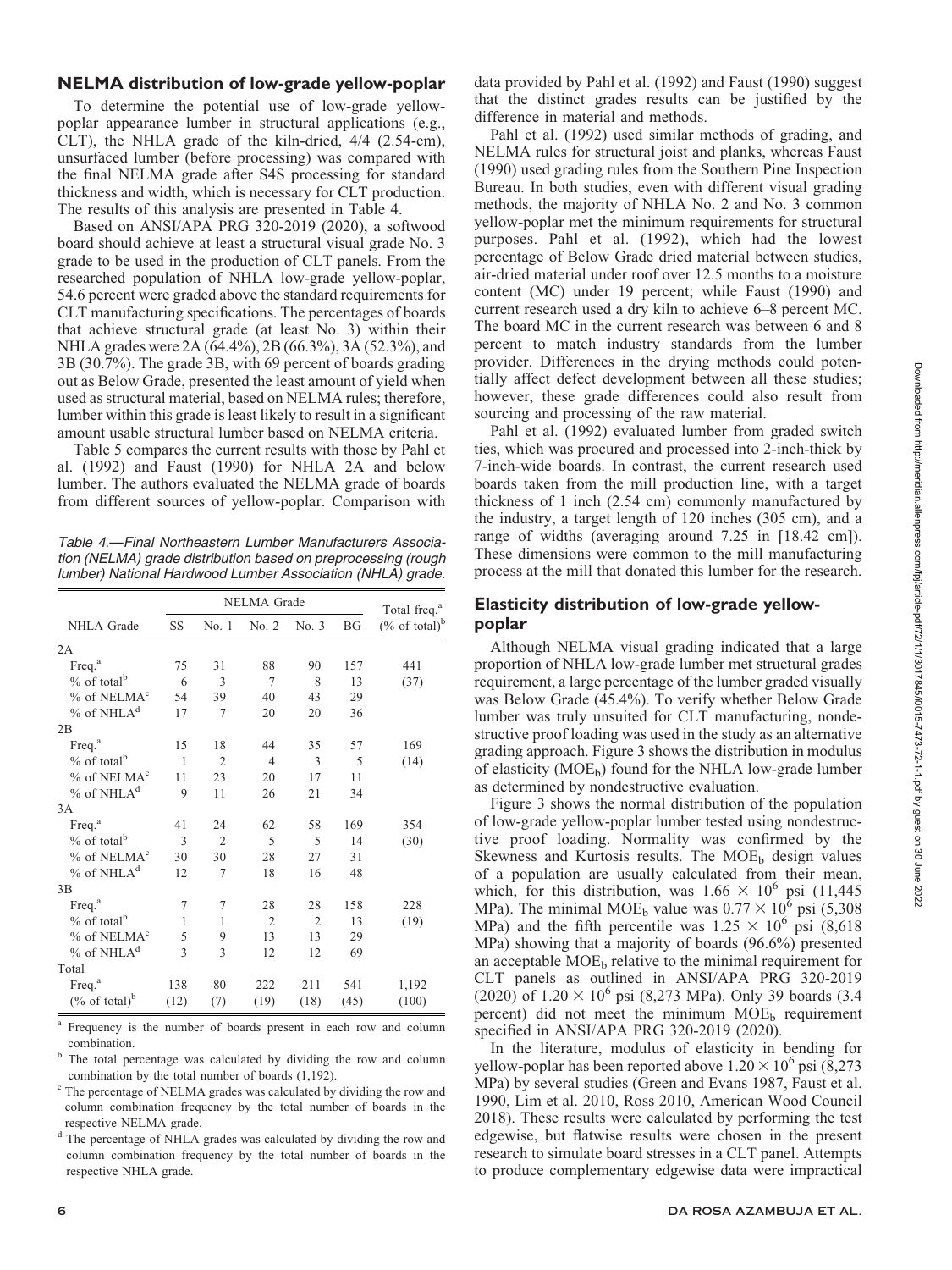Table 5.—Postprocessing Northeastern Lumber Manufacturers Association (NELMA) grade distribution based on the before processing National Hardwood Lumber Association (NHLA) grades of 2A and below.

| Study              | Sample source | Moisture content | NHLA grade   | SS           | No.1 | No.2 | No.3 | B.G. |
|--------------------|---------------|------------------|--------------|--------------|------|------|------|------|
| Pahl et al. (1992) | Switch ties   | Green            | 2A & below   | 42.1         | 22.1 | 25.4 | 8.8  | 1.7  |
|                    |               | Dry              |              | 33.6         | 18.1 | 25.6 | 18.9 | 3.8  |
| Faust (1990)       | Random logs   | Green            | Not reported | Not reported | 45.2 | 36.4 | 17.7 | 0.7  |
|                    |               | Dry $(6\%)$      | Not reported | Not reported | 54.6 | 15.5 | 6.1  | 23.8 |
| Current            | Random logs   | Dry $(6-8\%)$    | 2A & below   | 11.6         | 6.7  | 18.6 | 17.7 | 45.4 |

because of board widths of  $\frac{3}{4}$  inch (1.9 cm), which caused warp instead of a linear deformation.

To compare  $MOE_b$  results within the visual grading system, boards were grouped by their NELMA grade in Table 6. NELMA grading uses a structurally focused visual set of rules to quantify the mechanical resistance of lumber according to defect presence and position. Therefore, it is expected that higher NELMA grades present greater strength.  $MOE<sub>b</sub>$  can be obtained by nondestructive evaluation, but the value is an indicator of material stiffness and not directly a measure of actual board strength, because defects that do not influence MOE can greatly affect strength. The results of the study showed a positive correlation to the NELMA grades because higher grades presented higher average MOE<sub>b</sub>. However, results of the Tukey analysis (95% confidence) indicate that not every group had a statistically significant difference in average  $MOE<sub>b</sub>$  between NELMA grades. Specifically, there was a statistically significant difference in average  $MOE<sub>b</sub>$  between Select Structural and No. 3 and Below Grade, No. 1 and Below Grade, and No. 2 and Below Grade. Also, from the coefficient of variation results, Below Grades boards had a greater variation that was likely due to the large number of defects in this grade. Considering the average of  $MOE_b$ , lumber within any NELMA grade evaluated would meet the requirements of  $1.20 \times 10^6$  psi (8,274 MPa) minimum for MOE<sub>b</sub> defined in ANSI/APA PRG 320-2019 (2020).

# Relative worth of structural low-grade yellowpoplar

To evaluate potential economic value as structural lumber when purchasing NHLA Grade 2 and 3, the relative worth

Table 6.—Bending modulus of elasticity (MOE<sub>b</sub>) analysis of the boards grouped by Northeastern Lumber Manufacturers Association (NELMA) grades.

|                                                       | NELMA Grade |      |           |      |              |
|-------------------------------------------------------|-------------|------|-----------|------|--------------|
| Statistic                                             | SS          | No 1 | No.2 No.3 |      | ВG           |
| Number of boards                                      | 137         | 80   | 22.1      | 207  | 490          |
| Mean $(10^6 \text{ psi})$                             | 1.74        | 1.70 | 1.68      | 1.66 | 1.61         |
| Min. $(10^6 \text{ psi})$                             | 1.19        | 1.10 | 0.89      | 0.86 | 0.77         |
| Max. $(10^6 \text{ psi})$                             | 2.35        | 2.37 | 2.43      | 2.34 | 2.47         |
| Number of boards (<1.20 $\times$ 10 <sup>6</sup> psi) | 1           |      | 4         | 4    | 29           |
| <b>Skewness</b>                                       | 0.25        | 0.26 | 0.09      | 0.11 | $-0.21$      |
| Kurtosis                                              | $-0.32$     | 0.85 | 0.27      | 0.25 | 0.36         |
| Coefficient of Variation $(\%)$                       | 13.5        | 132  | 14.6      | 15.9 | 170          |
| Tukey HSD <sup>a</sup>                                | a           | ab   | ab        | bc   | $\mathbf{c}$ |

<sup>a</sup> Columns with the same letter did not present a statistically significant difference in average  $MOE_b$  as determined using a Tukey honestly significant difference test with  $\alpha = 0.05$ .



Figure 3. —Distribution of modulus of elasticity in flatwise bending (MOE<sub>b</sub>) values for low-grade yellow-poplar and relevant statistics.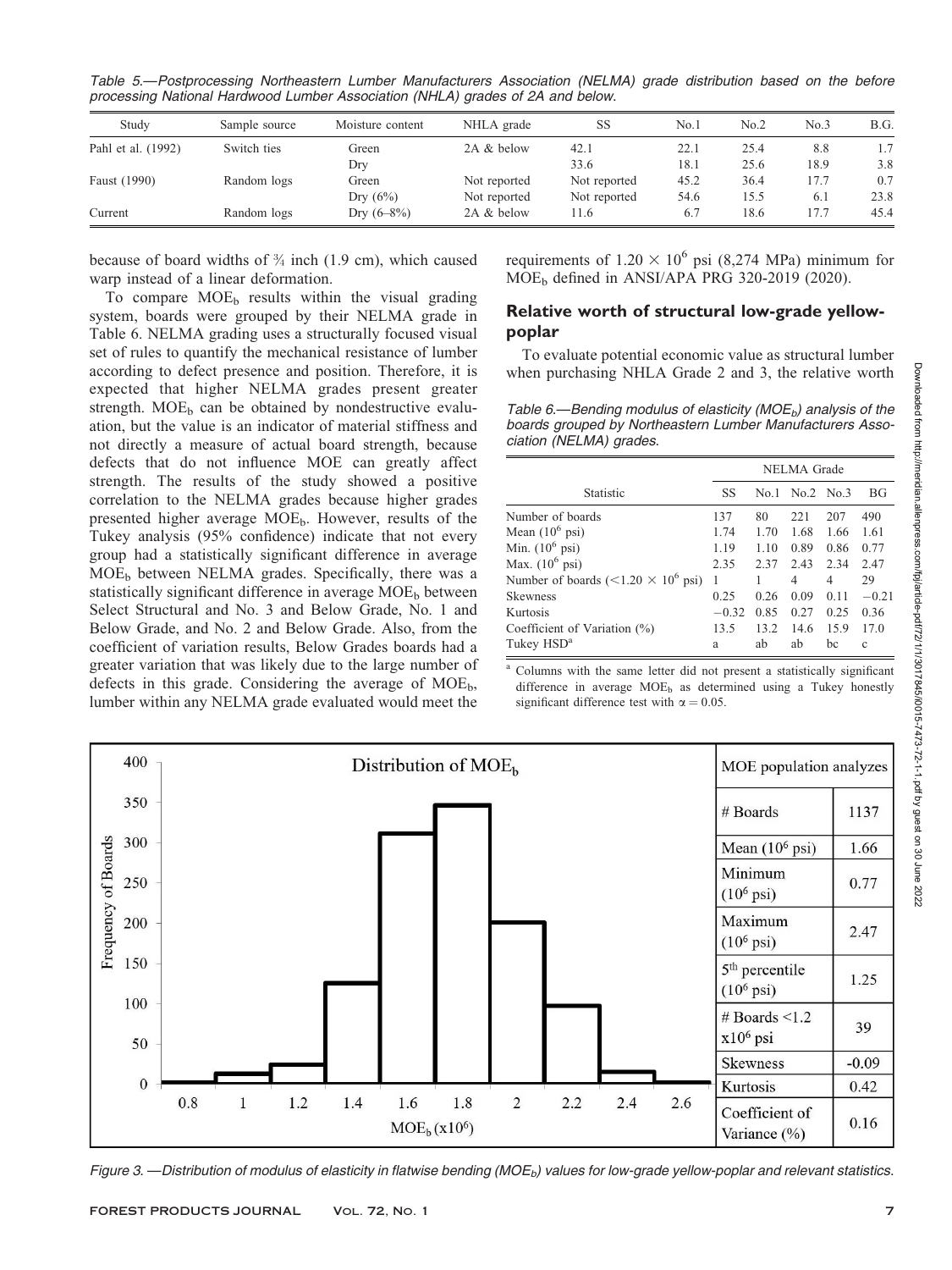using current market prices was analyzed. The relative worth of each grade based on their NELMA visual grade is presented in Table 7, and the relative worth based on the developed  $MOE<sub>b</sub>$  categories is presented in Table 8.

In relation to relative worth, this value would fluctuate over time and according to the current price of each of the NHLA grades. Using the data from March 2021, based on both resulting NELMA grades and  $MOE<sub>b</sub>$  categories, the NHLA grade that presented the higher total relative worth was grade 2B, while the least feasible grade was 3B. However, the current prices for dry lumber in grades 2B, 3A, and 3B are not available from market reports and a prediction of the value was made by adding a drying cost to the green 2B values for these grades. In the analysis, 2B, 3A, and 3B were treated as being in the same price category, because these grades were material sold combined together as pallet stock. Under the situations evaluated in March 2021, the result of the relative worth analysis suggests that purchasing NHLA 2B has the best potential if the intention of using the lumber is in a structural application considering both NELMA and MOE categories. The relative worth calculation is also useful when purchased lumber must meet a certain NELMA grade or  $MOE<sub>b</sub>$  classification. For example, if the structural lumber must meet No. 1 and higher grades, then the SRs values of one (1) would be used for No. 1 and SS grades, and a value of zero (0) would be assigned for SRs of other grades. Under this scenario, NHLA 2A lumber becomes more attractive.

#### **Conclusions**

This research focused on an evaluation of the structural characteristics of a large sample of low-grade yellow-poplar lumber for use in CLT panel production. The boards were evaluated before and after processing and the parameters used for evaluation were NELMA visual structural grade and nondestructive testing.

The sampled population of NHLA grades 2A and below yellow-poplar lumber produced 651 boards out of a sample population of 1,192 boards, or 54.6 percent of the tested boards, that met visual NELMA structural grades. Results from nondestructive proof-loading tests indicated that 96.6 percent of the boards met the minimum  $MOE<sub>b</sub>$  specified CLT panel production under ANSI/APA PRG 320-2019

Table 7.—Relative worth of dry yellow-poplar per National Hardwood Lumber Association (NHLA) grade based on Northeastern Lumber Manufacturers Association (NELMA) results.<sup>a</sup>

|                                 | <b>SS</b> | No.1          | No.2  | No.3  | BG           | Total |
|---------------------------------|-----------|---------------|-------|-------|--------------|-------|
| Relative Strength to Ratio (SR) | 0.66      | 0.60          | 0.49  | 0.30  | $\mathbf{0}$ |       |
| NHLA Grade (Price)              |           |               |       |       |              |       |
| Frequency                       |           |               |       |       |              |       |
| 2A(690)                         | 75        | 31            | 88    | 90    | 157          | 441   |
| 2B(600)                         | 15        | 18            | 44    | 35    | 57           | 169   |
| 3A(600)                         | 41        | 24            | 62    | 58    | 169          | 354   |
| 3B(600)                         |           | $\mathcal{I}$ | 28    | 28    | 158          | 228   |
| Total                           | 138       | 80            | 222   | 211   | 541          | 1,192 |
| Relative worth                  |           |               |       |       |              |       |
| 2A (690)                        | 0.163     | 0.061         | 0.142 | 0.089 | $\mathbf{0}$ | 0.454 |
| 2B(600)                         | 0.098     | 0.107         | 0.213 | 0.104 | $\Omega$     | 0.520 |
| 3A(600)                         | 0.127     | 0.068         | 0.143 | 0.082 | $\Omega$     | 0.420 |
| 3B (600)                        | 0.034     | 0.031         | 0.100 | 0.061 | $\mathbf{0}$ | 0.226 |
| Total                           | 0.421     | 0.266         | 0.598 | 0.336 | $\mathbf{0}$ | 1.621 |

<sup>a</sup> Relative worth was determined using lumber price data for March 2021 from the Hardwood Market Report.

Table 8.—Relative worth of dry yellow-poplar per National Hardwood Lumber Association (NHLA) grade based on bending modulus of elasticity ( $MOE_b$ ) results.<sup>a</sup>

|                              | MOE <sub>b</sub> distribution ( $\times 10^6$ psi) |           |             |             |              |       |
|------------------------------|----------------------------------------------------|-----------|-------------|-------------|--------------|-------|
|                              | >2                                                 | $1.8 - 2$ | $1.5 - 1.8$ | $1.2 - 1.5$ | < 1.2        | Total |
| Relative Strength to Ratio   |                                                    | 0.90      | 0.75        | 0.60        | $\mathbf{0}$ |       |
| NHLA Grade (price)           |                                                    |           |             |             |              |       |
| Frequency (number of boards) |                                                    |           |             |             |              |       |
| 2A(690)                      | 67                                                 | 86        | 198         | 62          | 11           | 424   |
| 2B(600)                      | 22                                                 | 34        | 74          | 30          |              | 161   |
| 3A (600)                     | 19                                                 | 66        | 152         | 94          | 12           | 343   |
| 3B (600)                     | 6                                                  | 15        | 104         | 67          | 15           | 209   |
| Total                        | 114                                                | 201       | 528         | 253         | 39           | 1,135 |
| Relative worth               |                                                    |           |             |             |              |       |
| 2A (690)                     | 0.229                                              | 0.265     | 0.508       | 0.127       | 0.000        | 1.128 |
| 2B(600)                      | 0.228                                              | 0.317     | 0.575       | 0.186       | 0.000        | 1.305 |
| 3A(600)                      | 0.092                                              | 0.289     | 0.554       | 0.274       | 0.000        | 1.209 |
| 3B (600)                     | 0.048                                              | 0.108     | 0.622       | 0.321       | 0.000        | 1.098 |
| Total                        | 0.597                                              | 0.978     | 2.258       | 0.908       | 0.000        | 4.741 |

<sup>a</sup> Relative worth was determined using lumber price data for March 2021 from the Hardwood Market Report.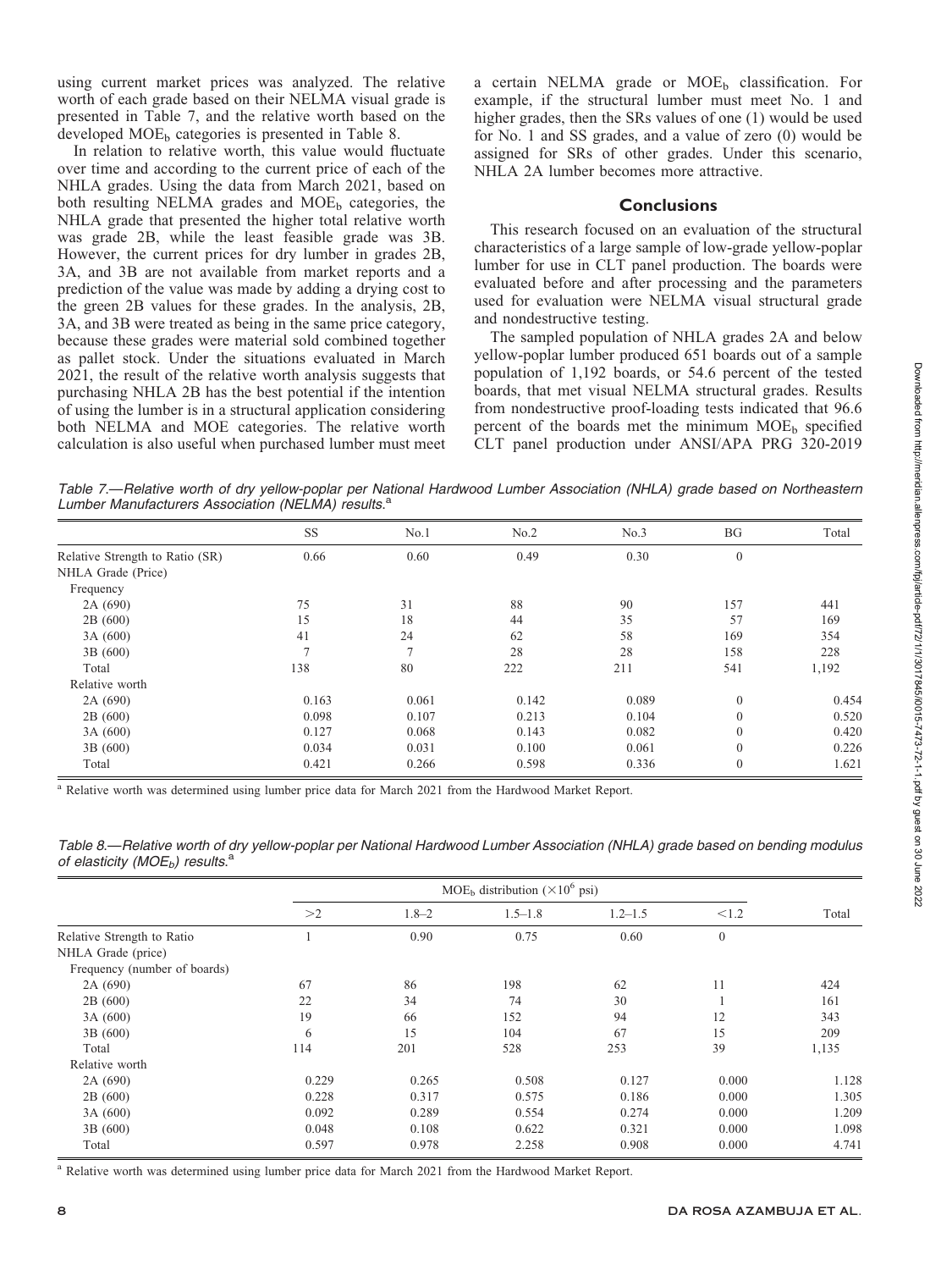(2020). These findings provide evidence that a significant proportion of NHLA classified low-grade yellow-poplar lumber has the potential for being reclassified and used for structural purposes, particularly as a raw material for manufacturing CLT panels. Additionally, the specific gravity of yellow-poplar is listed as 0.43 in the National Design Specification for Wood Construction, which is above the minimum required value of 0.35 stated in ANSI/APA PRG 320-2019 (2020). Finally, in terms of grading, the nondestructive test results showed a higher yield than visual grading and should be further evaluated as a more efficient and economical means for structurally grading low-grade hardwood lumber for CLT applications. Proof-loading lumber in the final processed form may be a more useful grading approach in composite applications, rather than stand-alone single-use structural member applications. However, more research is needed to correlate NHLA low-grade lumber  $MOE<sub>b</sub>$  to MOR before such a system could be fully implemented for CLT manufacturing purposes.

From the relative worth calculated for each of the four lower grades of the NHLA rules, the grade that presented more feasible potential to be used in the production of CLT panels is the grade 2B Common. Although this result is dependent upon the current relative price, and the results may vary according to the current price of each of the NHLA grades at a certain time.

Any large-scale change in grading methods by hardwood lumber manufacturers will depend on investment and a market able to justify the investment. Although, based on these results, regrading low-grade hardwood lumber, primarily used in pallet manufacturing, would add considerable value to this lumber and potentially provide usable feedstock for producing CLT panels. However, more research in using both NELMA graded and non-destructively evaluated yellow-poplar in CLT panels is needed to verify the structural capacities as described in ANSI/APA PRG 320-2019 (2020).

# Acknowledgments

This research was supported through a US Department of Agriculture Forest Service Wood innovations Project (Project17-DG-14200004-290 Producing CLT Panels from Low Value Appalachian Hardwoods) and in part by the Conselho Nacional de Desenvolvimento de Científico e Tecnológico (CNPq) - Brazil. The authors acknowledge the assistance of Dr. Curt Hassler for comments and suggestions on this project, and Mark Wilson from Allegheny Wood Products for providing the materials and support. One author, David DeVallance, acknowledges the European Commission for funding the InnoRenew CoE project [Grant Agreement #739574] under the Horizon 2020 Widespread-Teaming program and the Republic of Slovenia (Investment Funding of the Republic of Slovenia and the European Union of the European Regional Development Fund) that allowed for efforts related to publication preparation.

# Literature Cited

- American Hardwood Export Council. 2020. Hardwood Market Report XCII. XCVIII(18):1–28.
- American National Standards Institutes/The Engineered Wood Association (ANSI/APA). 2020. ANSI/APA PRG 320-2019: Standard for Performance-Rated Cross-Laminated Timber. Vol. 320. https://www. apawood.org/publication-search?q=PRG+320&tid=1. Accessed May 26, 2021.
- American Wood Council. 2018. National Design Specification Design Values for Wood Construction. www.awc.org. Accessed May 26, 2021.
- ASTM. 2012. Standard Practice for Establishing Allowable Properties for Structural Glued Laminated Timber (Glulam) - D3737-12. ASTM International, West Conshohocken, Pennsylvania. DOI: 10.1520/ D3737-12.
- ASTM. 2019. Standard Practice for Establishing Structural Grades and Related Allowable Properties for Visually Graded Lumber - D245-06. ASTM International, West Conshohocken, Pennsylvania. DOI: 10. 1520/D0245-06R19.
- Beagley, K. S. M., J. R. Loferski, D. P. Hindman, and J. C. Bouldin. 2014. Investigation of hardwood Cross-Laminated Timber design. WCTE 2014 - World Conference on Timber Engineering, Proceedings, August 10–14, 2014, Quebec City, Canada. pp. 3–4.
- Faust, T. D. 1990. Grade distribution and drying degrade of sweetgum and yellow-poplar structural lumber. Forest Prod. J. 40(5):18–20.
- Faust, T. D., R. S. Mcalister, and S. J. Zarnoch. 1990. Strength and stiffness properties of sweetgum and yellow-poplar structural lumber. Forest Prod. J. 40(10):58–64.
- Green, D. W. 2005. Chapter 4: Grading and properties of hardwood structural lumber. *In:* Undervalued Hardwoods for Engineered Materials and Components. R. J. Ross and John R. Erickson (Eds.). Forest Products Society, Madison, Wisconsin; and Northern Initiatives, Marquette, Michigan. https://www.fpl.fs.fed.us/documnts/ pdf2006/fpl\_2006\_green005\_Page.pdf. Accessed May 26, 2021.
- Green, D. W. and J. W. Evans. 1987. Mechanical Properties of Visually Graded Lumber: Volume 1, A Summary. Technical Report NTIS Issue No. 198810. US Department of Agriculture Forest Service, Forest Products Laboratory, Madison, Wisconsin. https://ntrl.ntis.gov/NTRL/ dashboard/searchResults/titleDetail/PB88159389.xhtml. Accessed May 26, 2021.
- Hernandez, R., M. A. Ritter, R. C. Moody, P. D. H. Lee. 1996. Yellow Poplar glued laminated timber: Product development and use in timber bridge construction. National Conference on Wood Transportation Structures, FPL-GTR-94. US Department of Agriculture Forest Service, Forest Products Laboratory, Madison, Wisconsin. pp. 411– 418.
- Lamb, F. M. 1992. Splits and cracks in wood. In: Proceedings of Western Dry Kiln Association 43rd Meeting, May 13–15, 1992, Reno, Nevada; Western Dry Kiln Association, Washougal, Washington. pp 16–24.
- Lim, J.-A., J.-K. Oh, H. Yeo, and J.-J. Lee. 2010. Feasibility of domestic yellow poplar (Liriodendron tulipifera) dimension lumber for structural uses. Mokchae Konghak 38:470–479.
- Mohamadzadeh, M. and D. Hindman. 2015. Mechanical Performance of Yellow-Poplar Cross Laminated Timber. Report No. CE/VPI-ST-15- 13. Virginia Polytechnic Institute and State University, Blacksburg, Virginia. https://vtechworks.lib.vt.edu/bitstream/handle/10919/64863/ Mohamadzadeh\_Hindman\_2015.pdf?sequence=1&isAllowed=y. Accessed May 26, 2021.
- Moody, R. C., R. Hernandez, J. F. D. Somnath, and S. Sonti. 1993. Yellow Poplar Glulam Timber Beam Performance. FPL-RP-520, 30. US Department of Agriculture Forest Service, Forest Products Laboratory, Madison, Wisconsin. 28 pp. http://www.synthmind.com/ fplrp520.pdf. Accessed May 26, 2021.
- Morin, R. S., G. M. Domke, B. F. Walters. 2017. Forests of West Virginia, 2016. Resource Update FS-123. US Department of Agriculture Forest Service, Northern Research Station, Newtown Square, Pennsylvania. 4 pp. https://doi.org/10.2737/FS-RU-123. Accessed October 27, 2021.
- National Hardwood Lumber Association (NHLA). 2014. Rules of the Measurement and Inspection of Hardwood and Cypress. National Hardwood Lumber Association, Memphis, Tennessee. 104 pp.
- Northeastern Lumber Association Manufacturers (NELMA). 2013. 2013 Standard Grading Rules for Northeastern Lumber j NELMA. http:// www.nelma.org/library/2013-standard-grading-rules-for-northeasternlumber/. Accessed January 14, 2018.
- Pahl, T. L., J. E. Hawkins, C. C. Hassler, J. Slahor, and R. C. Moody. 1992. Efficient utilization of hardwoods for timber bridges. Final report. Appalachian Hardwood Center, West Virginia University, Morgantown, West Virginia.
- Pollard, K. and L. A. Jacobsen. 2011. The Appalachian Region in 2010:

80 June